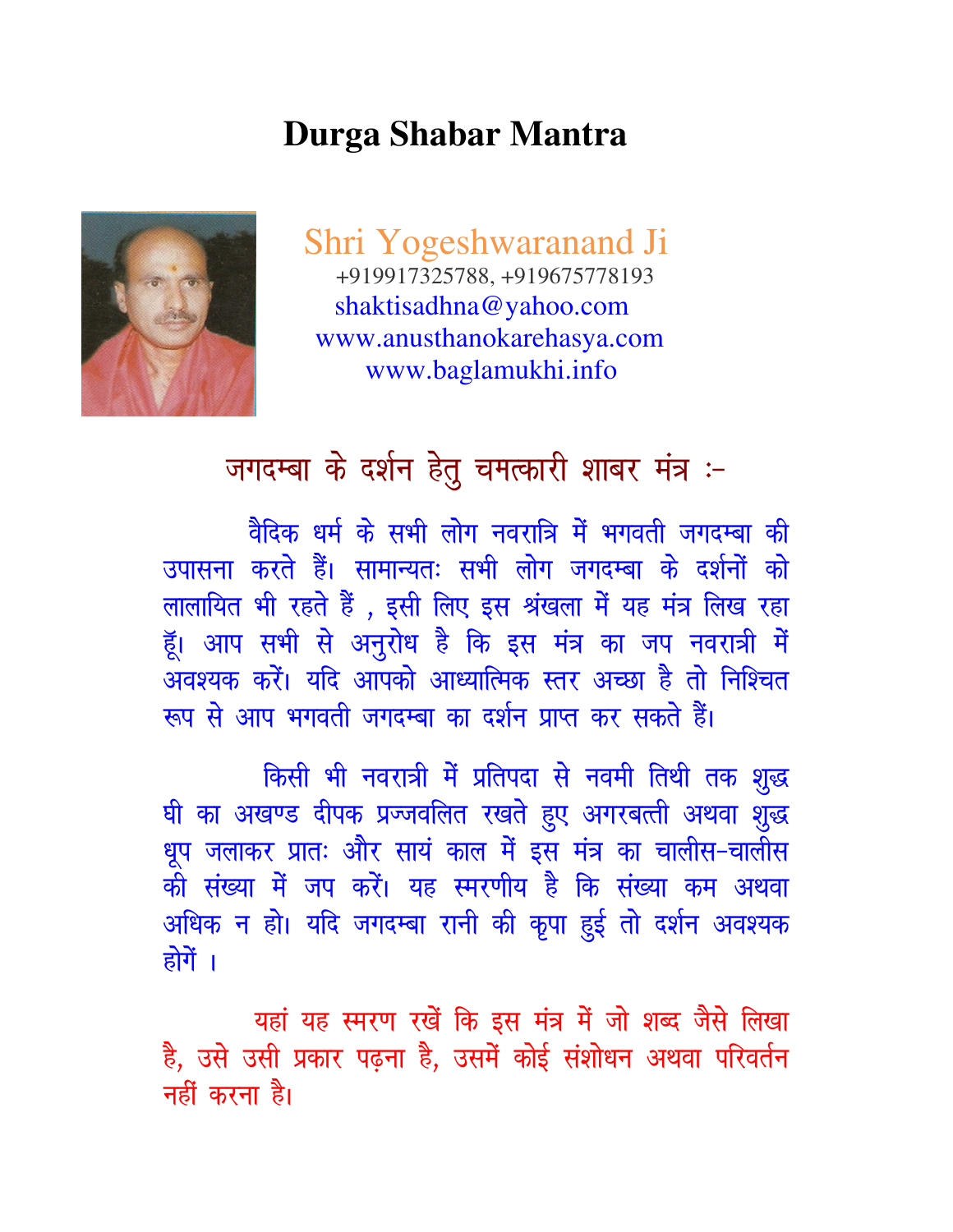डण्ड भूज-डण्ड, प्रचण्ड नो खण्ड। प्रगट देवि! तुहि झुण्डन के झुण्ड। खगर दिखा खप्पर लियां, खड़ी कालका। तागड़दे मस्तंग, लिलक मागरदे मस्तंग। चोला जरी का, फागड़ दीफू, गले फुल माल, जय जय जयन्त। जय आदि शक्ति। जय कालका खपर-धनी। जय मचकुट छन्दनी देव। जय-जय महिरा, जय मरदिनी। जय-जय चुण्ड-मुण्ड भण्डासुर-खण्डनी, जय रक्त बीज बिडाल-बिहण्डनी। जय निशुम्भ को दलनी, जय शिव राजेश्वरी। अमृत-यज्ञ धागी-धृट, दृवड़ द्रवड़नी। बड़ रवि डर-डरनी ओमू ओमू ओमू ।।।

 **Dand bhuj-dand, prachand no khand. Pragat devi ! tuhi jhundan ke jhund. Khagar dikhaa khappar liyan, khadi kaalakaa. Taagad de mastang, tilak maagar de mastang . Cholaa jari kaa phagad deefu, gale ful maal, jai jai jayant. jai aadi shakti. Jai kaalaka khapar-dhani. Jai machkut chhandani dev. Jai jai mahiraa, jai mardini. jai jai choon moond bhandaasur-khandani, jai rakt beej bidaal-bihandini. jai nishumbh ko dalani, jai shiv raajeshwari. Amrit-yagya dhaagi-dhrat, dravad dravadani. Bad ravi dar-darani Om Om Om.**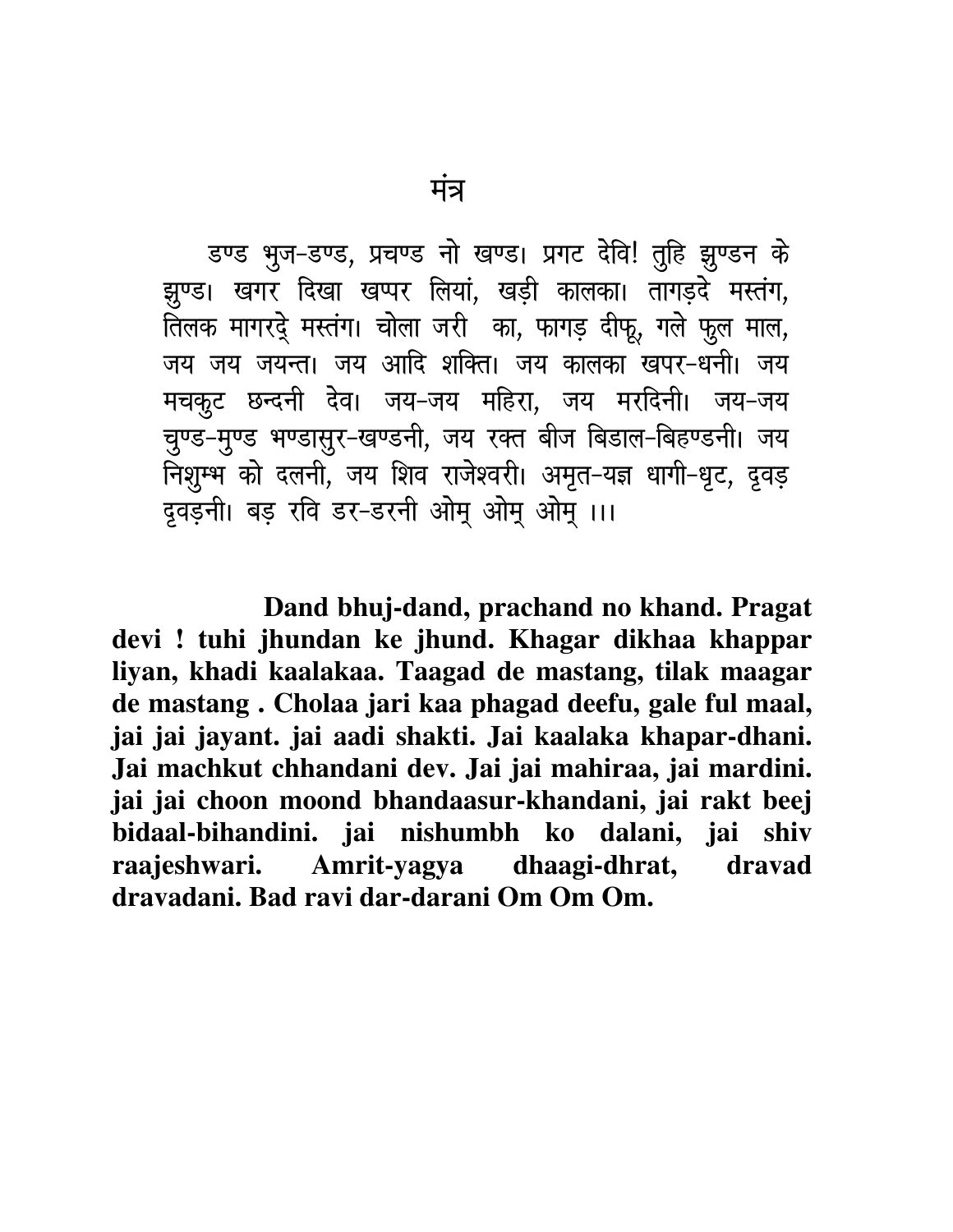

Shri Yogeshwaranand Ji +919917325788, +919410030994 shaktisadhna@yahoo.com www.anusthanokarehasya.com www.baglamukhi.info

**My dear readers! Very soon I am going to start a free of Cost E-mail based monthly magazine related to tantras, mantras and yantras including practical uses for human welfare.It will be delivered to you in pdf format to your email id which you can read on any device and you can also take its print. I request you to appreciate me, so that I can change my dreams into reality regarding the service of humanity through blessings of our saints and through the grace of Ma Pitambara. Please make registered to yourself and your friends. For registration email me at shaktisadhna@yahoo.com. Thanks**

**For Purchasing all the books written By Shri Yogeshwaranand Ji Please Contact 9540674788** 

1. Mahavidya Shri Baglamukhi Sadhana Aur Siddhi